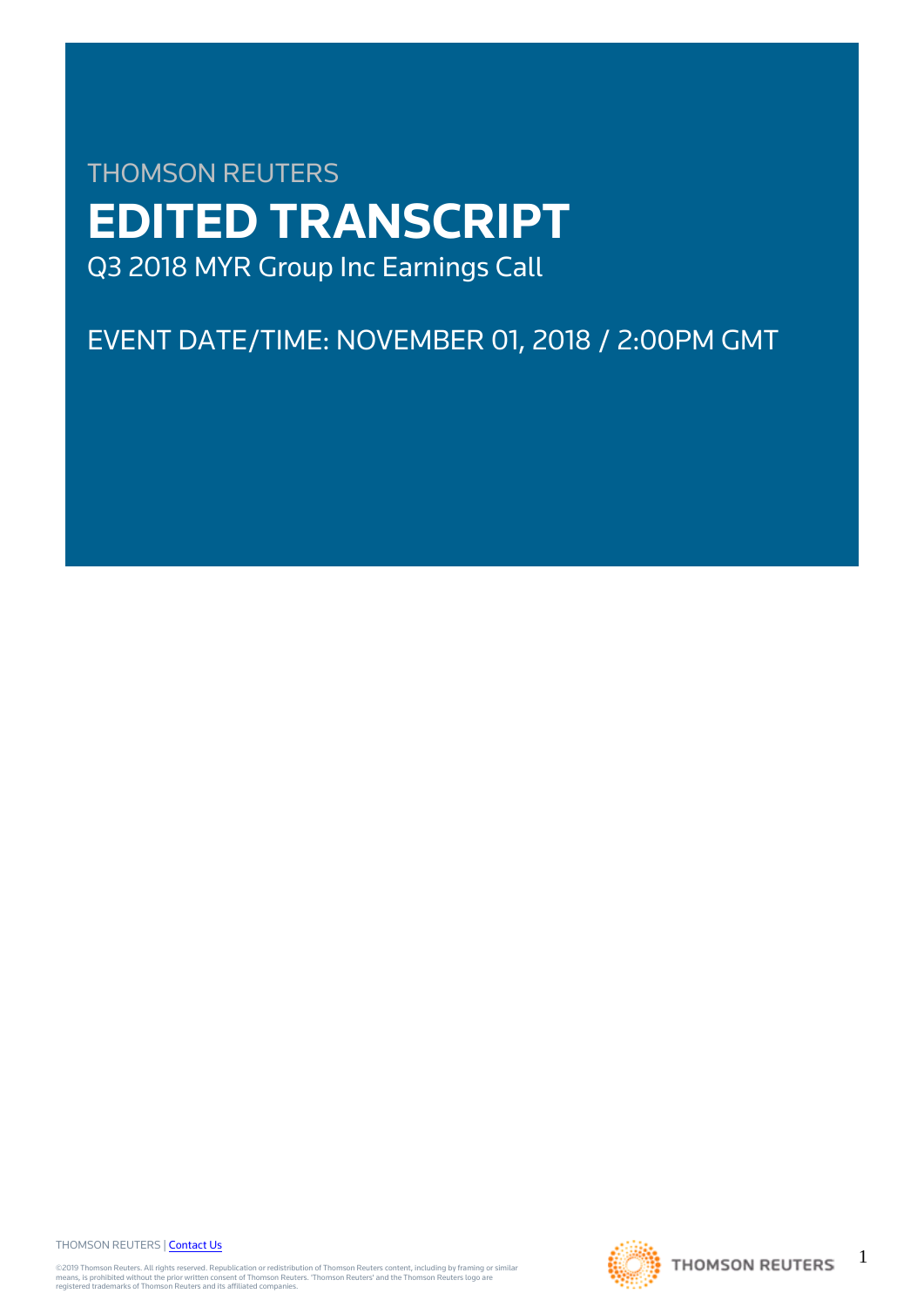#### **CORPORATE PARTICIPANTS**

**Betty R. Johnson** MYR Group Inc. - Senior VP, CFO & Treasurer **Jeffrey J. Waneka** MYR Group Inc. - Senior VP and COO of Commercial & Industrial **Richard S. Swartz** MYR Group Inc. - President & CEO **Tod M. Cooper** MYR Group Inc. - Senior VP & COO of Transmission and Distribution

#### **CONFERENCE CALL PARTICIPANTS**

**Alexander John Rygiel** B. Riley FBR, Inc., Research Division - Analyst **Andrew John Wittmann** Robert W. Baird & Co. Incorporated, Research Division - Senior Research Analyst **Noelle Christine Dilts** Stifel, Nicolaus & Company, Incorporated, Research Division - VP & Analyst Tahira Afzal KeyBanc Capital Markets Inc., Research Division - MD, Associate Director of Equity Research, and Equity Research Analyst **Steven D. Carr** Dresner Corporate Services, Inc. - EVP and MD

#### **PRESENTATION**

#### **Operator**

Good morning, ladies and gentlemen, and welcome to the third quarter 2018 conference call. (Operator Instructions) As a reminder, this conference call is being recorded.

I would now like to turn the conference over to your host, Mr. Steve Carr, Dresner Corporation Services (sic) [Dresner Corporate Services]. You may begin.

#### **Steven D. Carr Dresner Corporate Services, Inc. - EVP and MD**

Thank you, Denise, and good morning, everyone. I'd like to welcome you to the MYR Group conference call to discuss the company's 2018 third quarter results, which were reported yesterday after the market closed.

Joining us on today's call are Rick Swartz, President and Chief Executive Officer; Betty Johnson, Senior Vice President, Chief Financial Officer and Treasurer; Tod Cooper, Senior Vice President and Chief Operating Officer of MYR Group's Transmission and Distribution segment; and Jeff Waneka, Senior Vice President and Chief Operating Officer of MYR Group's Commercial and Industrial segment.

If you did not receive yesterday's press release, please contact Dresner Corporate Services at (312) 726-3600, and we will send you a copy or go to the MYR Group website, where a copy is available on the Events and Presentations page under the Investor Relations tab. Also, a replay of today's call will be available until Thursday, November 8, 2018, at 11:59 p.m. Eastern Time by dialing (855) 859-2056 or (404) 537-3406 and entering conference ID 6384337. A replay of the conference call will also be available on the company's website on the Events and Presentations page under the Investor Relations tab.

Before we begin, I want to remind you that this discussion may contain forward-looking statements. Any such statements are based upon information available to MYR Group management as of this date, and MYR Group assumes no obligation to update any such forward-looking statements. These forward-looking statements involve risks and uncertainties that could cause actual results to differ materially from the forward-looking statements. Accordingly, these statements are no guarantee of future performance. These risks and uncertainties are discussed in the company's annual report on Form 10-K for the year ended December 31, 2017, and the company's quarterly report on Form 10-Q for the third quarter of 2018 and in yesterday's press release.

Certain non-GAAP financial information will be discussed on the call today. A reconciliation of this non-GAAP information to the most comparable GAAP measure is set forth in yesterday's press release.

With that said, I'll now turn the call over to Rick Swartz.

#### **Richard S. Swartz MYR Group Inc. - President & CEO**

Thanks, Steve. Good morning, everyone. Welcome to our third quarter 2018 conference call to discuss financial and operational results. I will begin by providing a brief summary of the third quarter results and then turn the call over to Betty Johnson, our Chief Financial Officer, for a more detailed financial review. Following Betty's discussion, Tod Cooper and Jeff Waneka, Chief Operating Officers for our

#### THOMSON REUTERS | [Contact Us](https://my.thomsonreuters.com/ContactUsNew)

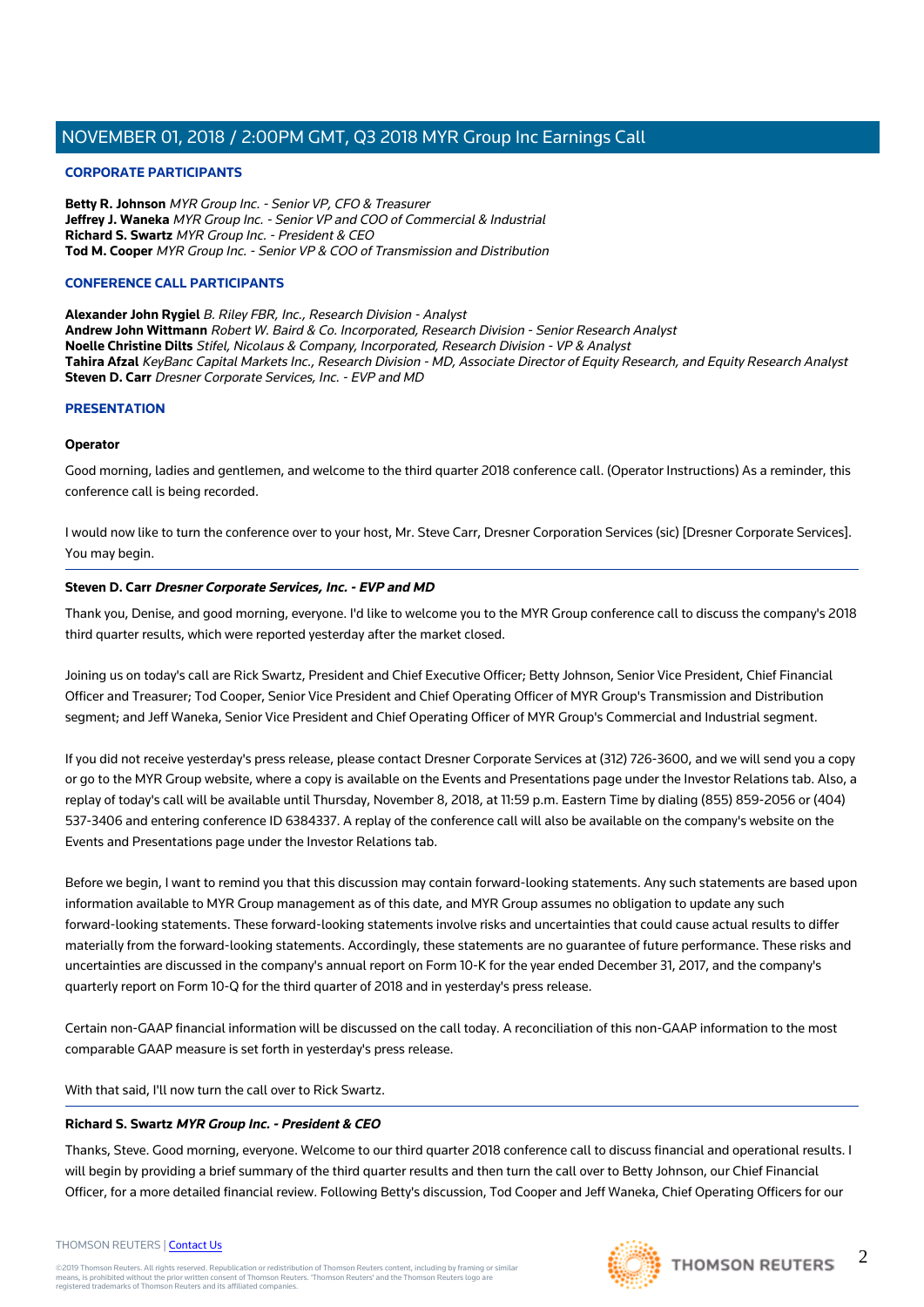T&D and C&I segments, will provide an industry outlook and discuss some of MYR Group's opportunities going forward. I will then conclude with some closing remarks and open the call up for your comments and questions.

We are pleased with our third quarter 2018 financial results, which included increases in revenue, gross profit, earnings per share, net income and EBITDA as compared to the third quarter of 2017. We also reached a new record high of \$1.1 billion in backlog. We maintained a consistent focus on expanding our geographic reach as well as our depth and breadth of service offerings. These efforts generated new opportunities and a robust bidding activity in our T&D and C&I markets in the third quarter of 2018 as well as a diversified project portfolio.

We continued the integration of Huen Companies, our newest acquisition, which further expanded our C&I service offerings and geographic reach throughout the Upper Midwest and the Northeastern U.S.

To strengthen efficiencies in our internal processes and to support future growth, we launched our new Oracle Enterprise One platform in the third quarter. This system streamlines business processes, increases efficiencies and fosters greater cross collaboration throughout the organization. We believe there are ongoing growth opportunities in our markets based on active industry developments and continued significant spending by utilities to strengthen their electrical infrastructure.

We believe that MYR Group's solid reputation for providing value to our customers, our sound and disciplined bidding strategy, the breadth and expertise of our resources and the track record of delivering positive returns to our shareholders will continue to fuel our success. We are confident that our actions will help to ensure that we are the contractor of choice for our customers, the employer of choice for our workforce and the partner of choice for our suppliers and industry associates. Our focus remains the same: to grow our business and deliver positive returns to our stockholders.

Now Betty will provide details on our financial results for the third quarter of 2018.

#### **Betty R. Johnson MYR Group Inc. - Senior VP, CFO & Treasurer**

Thank you, Rick, and good morning, everyone. Our third quarter 2018 revenues were \$399.5 million, a record high. This represents an increase of \$26 million or 7% compared to the same period last year. The increase was primarily due to the C&I revenues from our recent acquisition of the Huen Companies, which were partially offset by lower revenues from large transmission projects. T&D revenues were \$222.5 million, an increase of 3% compared to the same period last year. The breakdown of T&D revenues was \$121.6 million for transmission and \$100.9 million for distribution. C&I revenues were \$177 million, an increase of 12.4% compared to the same period last year. This represents a record high for both C&I and our distribution quarterly revenue.

Our gross margin was 11.3% for the third quarter of 2018 compared to 9.3% for the same period last year. The increase in gross margins was partly due to \$2.3 million of favorable estimate changes on certain contracts associated with the acquisition of the Huen Companies. These changes of estimates are subject to margin guarantees under our purchase agreement and represent potential contingent consideration for which an offset is being recognized in other expense.

SG&A expenses were \$31.2 million, an increase of \$7.4 million compared to the same period last year. The increase was primarily due to the acquisition of the Huen Companies, higher employee-related expenses to support operations and a higher bonus and profit sharing cost. SG&A as a percentage of revenue increased to 7.8% for the third quarter of 2018 from 6.4% for the same period last year.

Other expense was \$2.3 million for the third quarter of 2018, primarily attributable to the contingent consideration related to margin guarantees and certain contracts associated with the acquisition of the Huen Companies that I mentioned earlier. After recognizing the contingent consideration amounts, which are the results of favorable changes and estimates on jobs and process before the acquisition, the Huen Companies contributed approximately \$200,000 of pretax income since being acquired. We continue to believe that the Huen Companies will have operating performance consistent with the future operating performance of our other C&I operating units once all margin guarantees are finalized by the second quarter of 2019.

Effective income tax rate for the third quarter of 2018 represented 26.6% of pretax income compared to 44.8% for the third quarter of

#### THOMSON REUTERS | [Contact Us](https://my.thomsonreuters.com/ContactUsNew)

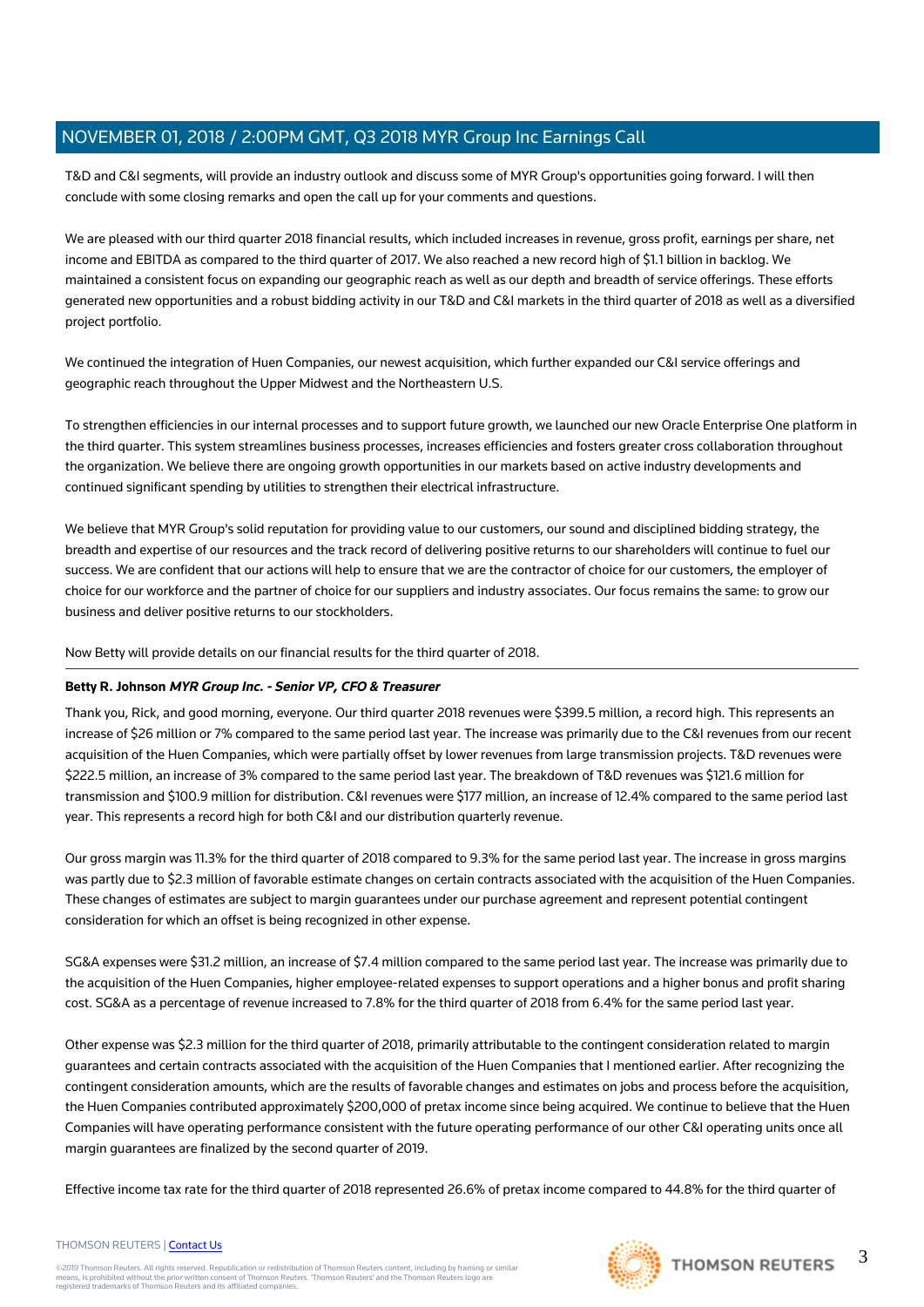2017. The effective tax rate for the third quarter of 2018 decreased primarily due to the 2017 enactment of the United States Tax Cuts and Jobs Act.

Third quarter 2018 net income was \$8 million or \$0.48 per diluted share compared to \$5.1 million or \$0.31 per diluted share for the third quarter of 2017.

Total backlog as of September 30, 2018, was \$1.1 billion, consisting of \$473.8 million for the T&D segment and \$623.8 million for the C&I segment. These represent all-time highs and 3 consecutive quarterly increases for both total and our C&I backlog.

Turning to the September 30, 2018, balance sheet, we had approximately \$89.3 million of funded debt, \$164.4 million of availability under our credit facility and \$174.7 million of working capital. At the end of the quarter, we entered into 2 equipment notes totaling \$24.9 million, which are included in the \$89.3 million of funded debt noted above. These equipment notes enabled us to increase our borrowing capacity and to lock in fixed interest rates.

In summary, we are pleased with our results this quarter, which reflects year-over-year improved revenue, gross margin, net income, EPS, EBITDA and backlog. We believe our strong balance sheet and borrowing capacity are sufficient to support our working capital needs, equipment investments, strategic acquisition and organic growth initiative and our binding requirements.

I'll now turn the call over to Tod Cooper, who will provide an overview of our Transmission and Distribution segment.

#### **Tod M. Cooper MYR Group Inc. - Senior VP & COO of Transmission and Distribution**

Thanks, Betty, and good morning, everyone. Our T&D financial performance in the third quarter of 2018 demonstrates our success in improving operational efficiencies while maintaining our disciplined approach in an active bidding market as well as continued growth in servicing many clients under long-term master service agreements.

Our T&D backlog reflects our solid competitive position in a market that continues to be strong. The trends driving strong investments in electrical infrastructure remain consistent, including the need to replace aging infrastructure to ensure grid reliability and the need to invest in systems and technologies that improve the overall grid performance and aid in the integration of renewable energy sources.

Our backlog reflects strength in our long-term service agreements and success in small to midsize transmission projects. We expect this trend to continue through the remainder of 2018 and into the first half of 2019. We anticipate an increase in larger project bidding opportunities in late 2019, with construction start dates in 2020. We are also seeing a steady increase in EPC projects as utility resources remain tight, and the need to get project to market remains a priority.

We believe all of these factors continue to result in a steady stream of project awards in all regions and combine to create a healthy market environment for realizing MYR Group's grid strategy. In the third quarter, industry announcement indicated that utility capital expenditures will remain at near record levels for at least the next 2 to 3 years. Renewable energy news was at the forefront, which is encouraging as a handful of states are beginning to move towards substantial renewable energy goals.

For example, California's Assembly Utilities and Energy Committee approved Senate Bill 100, which is an important step in California's statewide goal to move to 100% clean renewable energy. The bill increase the current renewable portfolio standard to ensure that 60% of California's electricity comes from renewable resources by 2030 and that 100% comes from renewable resources by 2045. In Colorado, the Public Utilities Commission approved Xcel Energy's Colorado energy plan, which cites cutting carbon dioxide emissions by nearly 60% and increases renewable energy sources to 55% of its mix by 2026.

The commission and supporters said the low cost of wind and solar energy and improving technology of batteries that store energy for renewable resources presents a rare opportunity to advance the program. PSE&G announced that it's seeking approval for its proposed clean energy future program with New Jersey's Board of Public utilities, which seeks to support the state's clean energy goals. In September, American Electric Power filed plans to develop 900 megawatts of solar and wind resources in Ohio, which should more than double the state's existing renewable resources.

#### THOMSON REUTERS | [Contact Us](https://my.thomsonreuters.com/ContactUsNew)

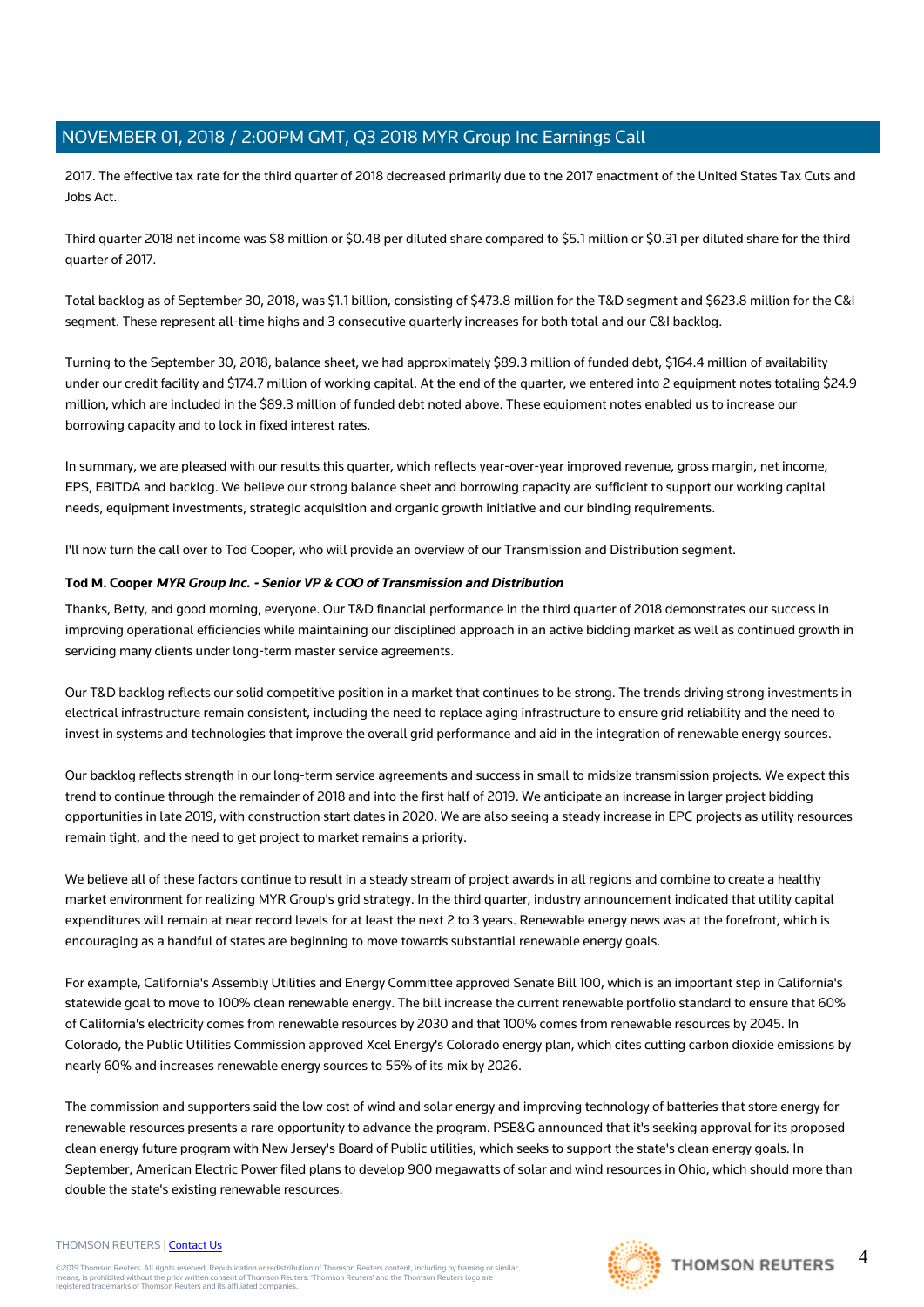We are encouraged by these announcements and expect these efforts to generate the need for supporting electrical infrastructure in the form of transmission and substation facilities. MYR Group's presence in these regions bodes well for future opportunities as does our resonated experience on renewable energy projects. This includes efforts to expand our capabilities in new arenas and related technologies, such as battery storage and offshore wind facilities. Earlier this year, we were awarded the onshore electrical design and construction portion of the mid-Atlantic's first-ever offshore wind project for Dominion Energy, known as the Coastal Virginia Offshore Wind Project. This project is an important first step towards offshore wind development for Virginia and the United States.

We experienced another solid quarter of improvements in our distribution business. Continued activity in residential and general construction and initiatives to ensure system resiliency through new technologies and specification improvements will drive future needs to update and create distribution systems. We believe this should present future distribution opportunities for MYR.

In closing, we are encouraged by the current market conditions and believe recently announced initiatives point to a healthy business climate going forward. We remain disciplined in our approach to capitalize on the right opportunities to grow our business. This is shown through our recruitment of top people, our development and implementation of sound processes and via our investment in our resources. We truly believe that our people will continue to serve as our greatest strength as we prepare for further growth and the challenges in the years ahead.

#### I'll now turn the call over to Jeff Waneka, who will provide an outlook of our Commercial and Industrial segment.

#### **Jeffrey J. Waneka MYR Group Inc. - Senior VP and COO of Commercial & Industrial**

Thank you, Tod, and good morning, everyone. In the third quarter, our C&I segment delivered solid financial results, and our backlog continued to show modest growth. The steps we are taking to grow our company and to build a sustainable organization are proving successful. We are leveraging our opportunities and relationships while being mindful of other variables, such as material escalation and a general dilution of skilled personnel. These dynamics weigh into the evaluation of every opportunity, and we believe our processes allow us to price, win and execute work that will continue to provide positive returns.

Our recent acquisition of Huen Companies has expanded our C&I reach through 3 new locations in Illinois, New Jersey and New York. Our acquisition team is working hard to collaborate on best practices and integrate our various systems. These activities are expected to allow our various district offices to combine resources to capitalize on new opportunities and to extend our offerings to new and existing clients across a wider footprint. Most importantly, our clients are expressing greater confidence in our position as a premier electrical contractor, thus creating new leads in a number of exciting areas. Our market position and financial stability combined with multiple opportunities allow us to focus on key projects that most closely align with our strengths and long-term culture. From past experience, we know this helps further mitigate risk and increase the likelihood of positive outcomes.

Turning to specific project opportunities. We are engaged in several pursuits related to data center, health care, aviation and transportation facilities. These are markets in which we have effectively differentiated ourselves. For example, large airports such as Denver International, Chicago O'Hare, Seattle-Tacoma, Phoenix Sky Harbor and Vancouver International have announced billion dollars spends, and we are currently assisting various general contractors with preconstruction activities associated with many of these projects. We also have strong local presence in the metropolitan area served by these facilities. The scope of work associated with these projects align well with our capabilities and experience.

Work on the new Central 70 project in Denver, Colorado is now underway, with minor activity occurring in 2018 and a ramp-up through the next 4 years. In addition to this large project, in the third quarter, we were successful in winning other critical highway expansion projects throughout the state of Colorado.

Transportation and light rail transit remain especially strong, and we are identifying more opportunities to combine our resources across the U.S. and Canada to provide clients in previously underserved areas with seasoned transportation experts who can address their greatest challenges. Activity in Western Canada has been steadily improving, which has led to exciting new opportunities and project awards. New contracts include office buildings in downtown Vancouver, water treatment plants on Vancouver Island and expansions to

#### THOMSON REUTERS | [Contact Us](https://my.thomsonreuters.com/ContactUsNew)

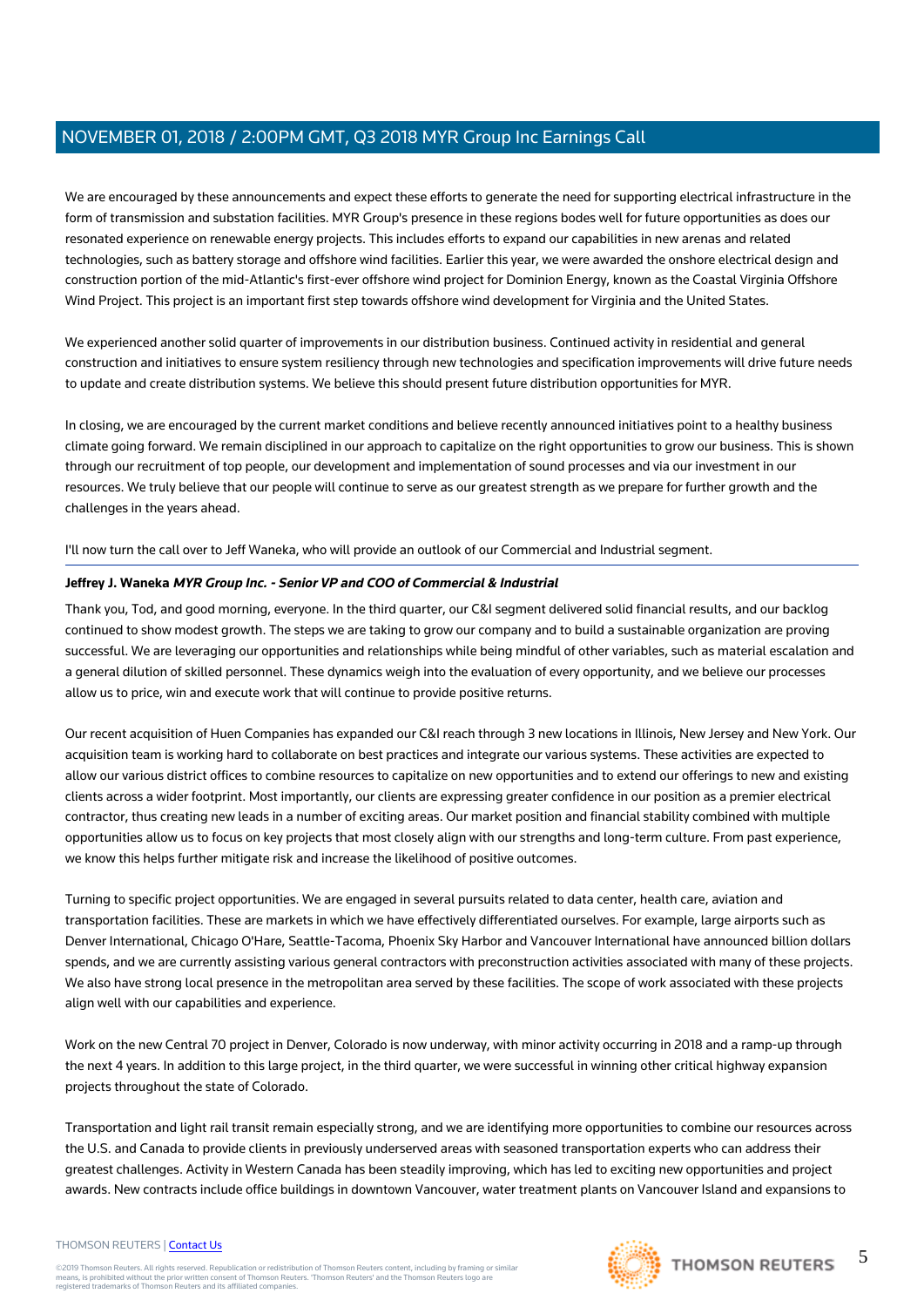industrial facilities along the coast. We are in continual communication with Canada's largest general contractors regarding multiple commercial and industrial developments in the design and planning phase.

Bidding and pre-construction activity remain strong in several of our key markets, especially data centers. Recent awards in Arizona and Colorado provide a gateway for potential future awards as these clients continue expanding their rapidly growing facilities.

It's an exciting time to be part of this industry in the midst of these healthy market conditions, which should provide a sound foundation for us to explore opportunities to grow both organically and through acquisitions.

In conclusion, we believe the market outlook is strong, and we continue to drive expansion of our C&I business. By working together with our clients, we believe we will continue to build high-performance culture, sharpen our skills and grow profitably.

Thank you, everyone, for your time today. I'll now turn the call back to Rick for his closing statements.

#### **Richard S. Swartz MYR Group Inc. - President & CEO**

Thank you for those updates, Betty, Tod and Jeff. Our ongoing prospects for growth are exciting, and we believe that the strong market outlook will continue to present us with solid pipeline of opportunity, which we are prepared to translate into successful projects. We continue to raise the bar through ongoing examination and refinement of our strategic and tactical focus. Because we have the right people and teams in place, I am confident that we will achieve our goals. We understand the importance of attracting, retaining and developing the very best talent to lead the company forward. And I'm proud to be surrounded by such a talented group of people day in and day out at MYR Group.

Operator, we are now ready to open the call up for comments and questions.

#### **QUESTIONS AND ANSWERS**

#### **Operator**

(Operator Instructions) Your first question comes from Tahira Afzal with KeyBanc.

## **Tahira Afzal KeyBanc Capital Markets Inc., Research Division - MD, Associate Director of Equity Research, and Equity Research Analyst**

Folks, as I look at the electric transmission side, obviously, some movement over there. But [if I see on your revenue side], it's still running sort of flattish. As you look out sequentially, how do you see what's in your backlog ramping up through the upcoming quarters?

#### **Richard S. Swartz MYR Group Inc. - President & CEO**

As we said before, we don't -- this year, there's been some lulls on the large project side. We really see that, like the Harry Allen project, beginning to burn next year. We'll have a little bit starting this year but not much. So I think in previous quarters, we forecasted that and said there was a lull on the large project side. When we look at our backlog overall, our distribution in our MSA work continues to increase. We see that as a positive thing. The large projects out there on the transmission side just seem to continue to push out a little bit, still activity with our clients. We're discussing those projects with them every day, doing constructability reviews, budgeting forum, but some of the permitting is -- still push those projects out.

# **Tahira Afzal KeyBanc Capital Markets Inc., Research Division - MD, Associate Director of Equity Research, and Equity Research Analyst**

Got it, okay. And then I guess, given that -- do you see the [distribution] side as well as C&I being sufficient to drive sort of low to mid-single-digit organic growth for you going forward?

#### **Richard S. Swartz MYR Group Inc. - President & CEO**

I think that's always our goal to continue to grow that. Again, we don't -- we're not in charge of the timing of the award or kind of the mix of the projects. We've had some quarters on C&I where we've had material come in a little heavier than other quarters. It's kind of just the



#### THOMSON REUTERS | [Contact Us](https://my.thomsonreuters.com/ContactUsNew)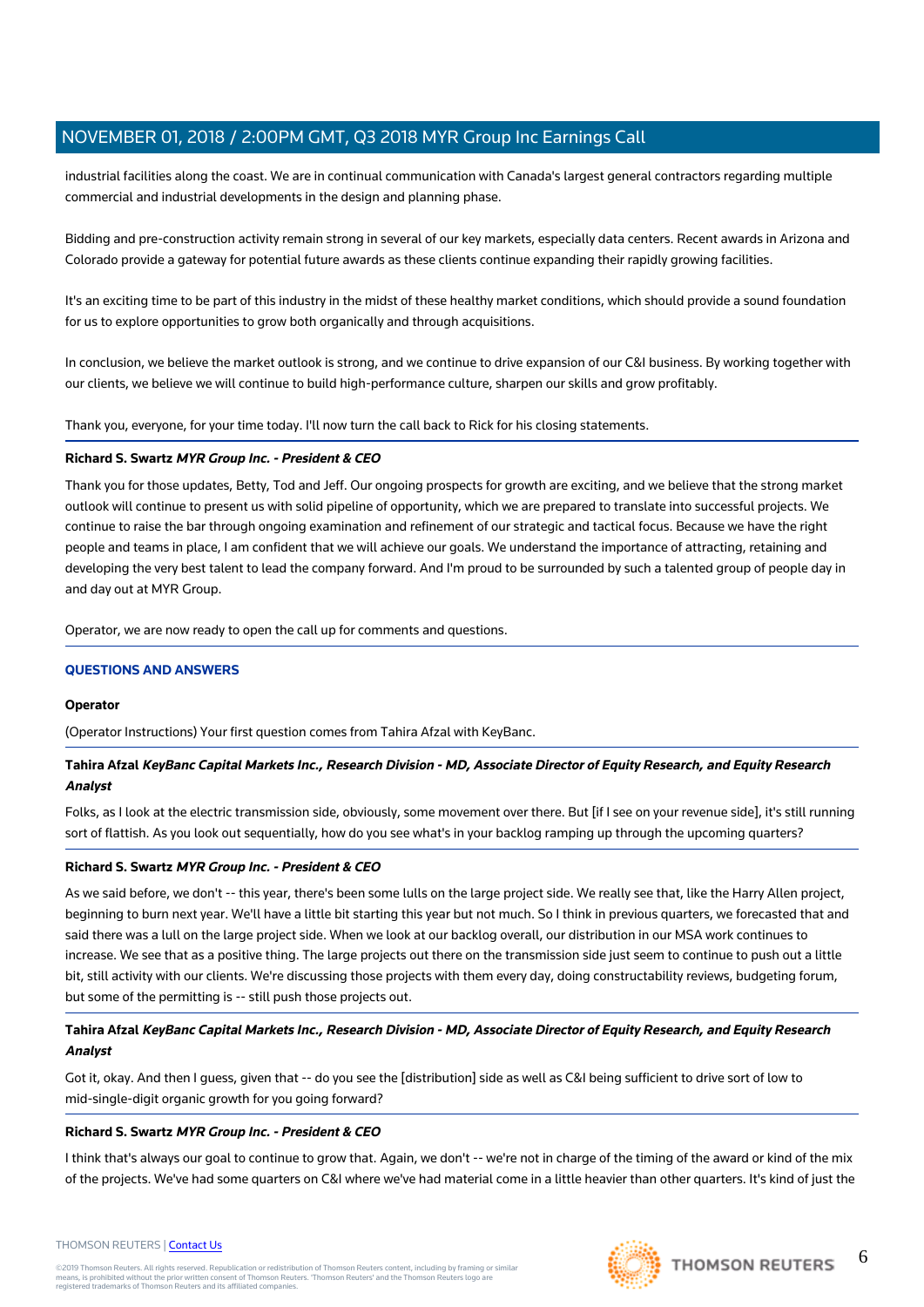ebbs and flows of those projects. So that affects us a little bit, but our manpower on the C&I side really hasn't decreased at all. It's remained steady and increased in some areas.

## **Tahira Afzal KeyBanc Capital Markets Inc., Research Division - MD, Associate Director of Equity Research, and Equity Research Analyst**

Got it, okay. And then last question for me, and then I'll hop back. If you look at the T&D margins, obviously, nicely improved. Maybe have [become stuck] somewhat. But do you see those margins remaining a bit lumpy but in general, moving forward, or have you hit a point in productivity where, sequentially, the likelihood is they're going to continue to expand?

## **Richard S. Swartz MYR Group Inc. - President & CEO**

Our goal is to always have those expanding. I mean, I think there's more we can do. Tod's doing a lot with efficiencies of things you're doing in the field, how we're utilizing our equipment. Got a good mix of work. Really, when we look at the storm revenue for the quarter, it really wasn't enough to move the needle this last quarter. So again, what I'd call a storm contractor, though we do it, we support our clients. It's really where our crews are located and whether certain clients will release them as part of mutual assistance.

#### **Operator**

(Operator Instructions) Your next question comes from Andrew Wittmann with Baird.

#### **Andrew John Wittmann Robert W. Baird & Co. Incorporated, Research Division - Senior Research Analyst**

I wanted to just get a sense on the C&I business in general here. Excluding this \$38 million of revenue contribution from Huen, it looks like the organic revenues were actually down for the first time in a really long time. This business has obviously been growing very rapidly. Wondering if that's -- Rick, if you're seeing that kind of as an air pocket just on the start of timing of projects or if just the overall burn rate of this backlog, which is obviously at a very high level right now, is going to be slower driven by things like the I-70 project in Colorado. So maybe if you'd just give us some context about how to think about the organic growth rates there, specifically the timing on that I-70 project.

## **Richard S. Swartz MYR Group Inc. - President & CEO**

I'll start and then I'll turn it over to Jeff for anything I miss. I think when we look at our overall C&I business, as I said on the previous question, our manpower typically is increasing in some areas. We haven't really decreased manpower in any of those areas. So it's kind of the mix and the timing of the burn of those -- of our work this quarter. So some of those didn't have as much material come through as previous quarters may have, but we do see it as a positive thing there. The I-70 project, as Jeff said in his script, that -- it just starting right now. We're starting some activity out there. That really ramps up, and it'll continue kind of -- it will levelize out about mid-next year and kind of that burn will be equal for the next 3.5 years after that, but that's a 4-year project. So the overall market, lots of activity. Jeff, do you want to add anything?

#### **Jeffrey J. Waneka MYR Group Inc. - Senior VP and COO of Commercial & Industrial**

Rick, I think you said it well. We don't see a decrease at all. We see continuing adding manpower as we go forward. The third quarter of 2017 was an especially strong quarter for us. But since that point, we have been building at a very nice pace.

#### **Andrew John Wittmann Robert W. Baird & Co. Incorporated, Research Division - Senior Research Analyst**

Okay, that make sense. Great. The -- Where do I want to go next? How about, Betty, I thought I'd give you a complaint form to articulate how much storm actually did contribute in terms of revenue since it wasn't disclosed in the 10-Q.

## **Betty R. Johnson MYR Group Inc. - Senior VP, CFO & Treasurer**

Yes, yes. Storm is something that we don't typically separately disclose, but it hasn't been anything to really move the needle. It wasn't that significant for us.

#### **Richard S. Swartz MYR Group Inc. - President & CEO**

If you go back a few years when we did have significant storm revenue, we did disclose that and used to be even part of our investor presentation. Over the last few years, just based on where the storms are and the amount of revenue we did on storm work, again, it's not something that we pulled it out because it's not enough to move the needle.

#### THOMSON REUTERS | [Contact Us](https://my.thomsonreuters.com/ContactUsNew)

©2019 Thomson Reuters. All rights reserved. Republication or redistribution of Thomson Reuters content, including by framing or similar<br>means, is prohibited without the prior written consent of Thomson Reuters. "Thomson Re



7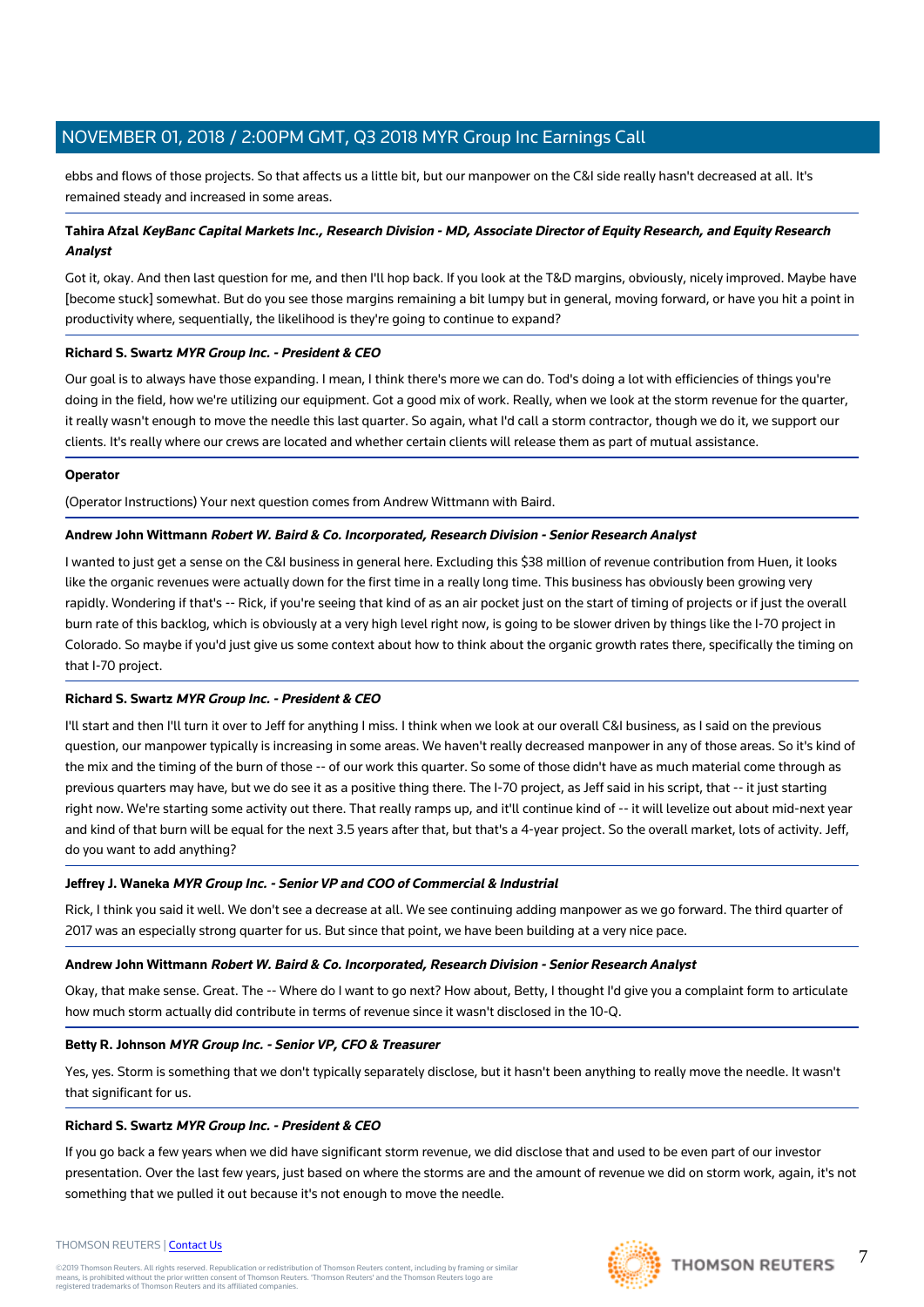### **Andrew John Wittmann Robert W. Baird & Co. Incorporated, Research Division - Senior Research Analyst**

Yes. Okay, I thought I'd try. The -- Another just accounting thing here, Betty. It looks like this isn't the first time where you've had this kind of contingent earnouts that have been associated with acquisitions that you've done. You had some of these on prior acquisitions. And I was just wondering if the way this contract was set up, it accounted for differently. I think this is the first time you've commented, maybe specifically in your release, that the \$2.3 million is a benefit to gross margins and then reverse later. So I guess it's not an EPS. It doesn't change the EPS, but it kind of makes the gross margins look a little bit better. I don't recall you making that comment before on other earnout things like this. Is this one different than the past ones? Or has this been happening all along?

#### **Betty R. Johnson MYR Group Inc. - Senior VP, CFO & Treasurer**

So the terms of this agreement are very similar to prior, just using the Western Pacific that was acquired just over in 2016. Similar terms, but it depends on the results and the changes that took place. It's a term that allows us to manage the risk of job chain estimates that are done at the point in time that the closing takes place. So it happens to be a fairly favorable situation where the Huen Companies is very profitable and showing more profit than they had previously estimated. Unfortunately, GAAP requires us to grow, show it often in both the margins and then show it as other expenses. But that is consistent. It does go back a couple of years though, where we showed it for the prior acquisition. Anything else, Rick? I mean, that's -- nothing really changes [in that process]. It's a big number. It's just a bigger number than in the past.

#### **Richard S. Swartz MYR Group Inc. - President & CEO**

They've had [foremens] closing out a few of their projects as they near completion, that when we did the due diligence side, the projects weren't that far complete. And they've had some good success on closing those out, so that's why that number is so large.

#### **Andrew John Wittmann Robert W. Baird & Co. Incorporated, Research Division - Senior Research Analyst**

Yes, I think that's the difference here, before it was measured in the hundreds of thousands and not millions. So I guess that make sense. Yes, okay. So then there's one other one I wanted to ask here. Oh, just regarding kind of your outlook for large transmission projects in general. It looks like the commentary in the 10-Q this quarter is the same as what it was last quarter, which is the same, that you're seeing an increase in T&D projects. The timing of when you see those going into the ground is still late '19, but it sounds like there might have been a little bit of a shift in the prepared commentary on today's call, which says that maybe the large project bidding is really more of a next-year thing, not a late-this-year thing. Did I catch that slight difference correctly?

## **Richard S. Swartz MYR Group Inc. - President & CEO**

Yes. I would say, every quarter, it's something we talk about and we talk with our clients, how those projects are coming to market. And it's as I've always said, it's not -- if they'll be built, it's when they're going to be built. So a lot of these projects continue to be pushed out. And we've always said if you're awarded a large project, it's really 6 months from the time you're awarded it till you actually see work in it. And a lot of these projects, we don't see coming to bid until next year. And then it's at least 6 months from that point before any work could begin.

#### **Operator**

Your next question comes from Noelle Dilts with Stifel.

#### **Noelle Christine Dilts Stifel, Nicolaus & Company, Incorporated, Research Division - VP & Analyst**

I just wanted to dig into the significant strength you're seeing in electric distribution a bit more. To what extent do you think that's kind of reflective of just base investment in the grid, storm hardening and things like that versus how much is related to utilities, shifting more of that work to outsource services providers?

#### **Tod M. Cooper MYR Group Inc. - Senior VP & COO of Transmission and Distribution**

Noelle, this is Tod. I think it's definitely shifting in the work. In addition, there's a lot of storm hardening happening right now. That continues, and that's remained actually pretty steady. But now you're seeing the results of the economy and the general construction in the housing industry continuing to ramp up or at least being steady at the minimum. And the result of that is typically always been a little bit of lag in distribution, which eventually picks up once that starts, and that has started, so we are now seeing the distribution work associated with the growth in the grid that's required to service those new territories.

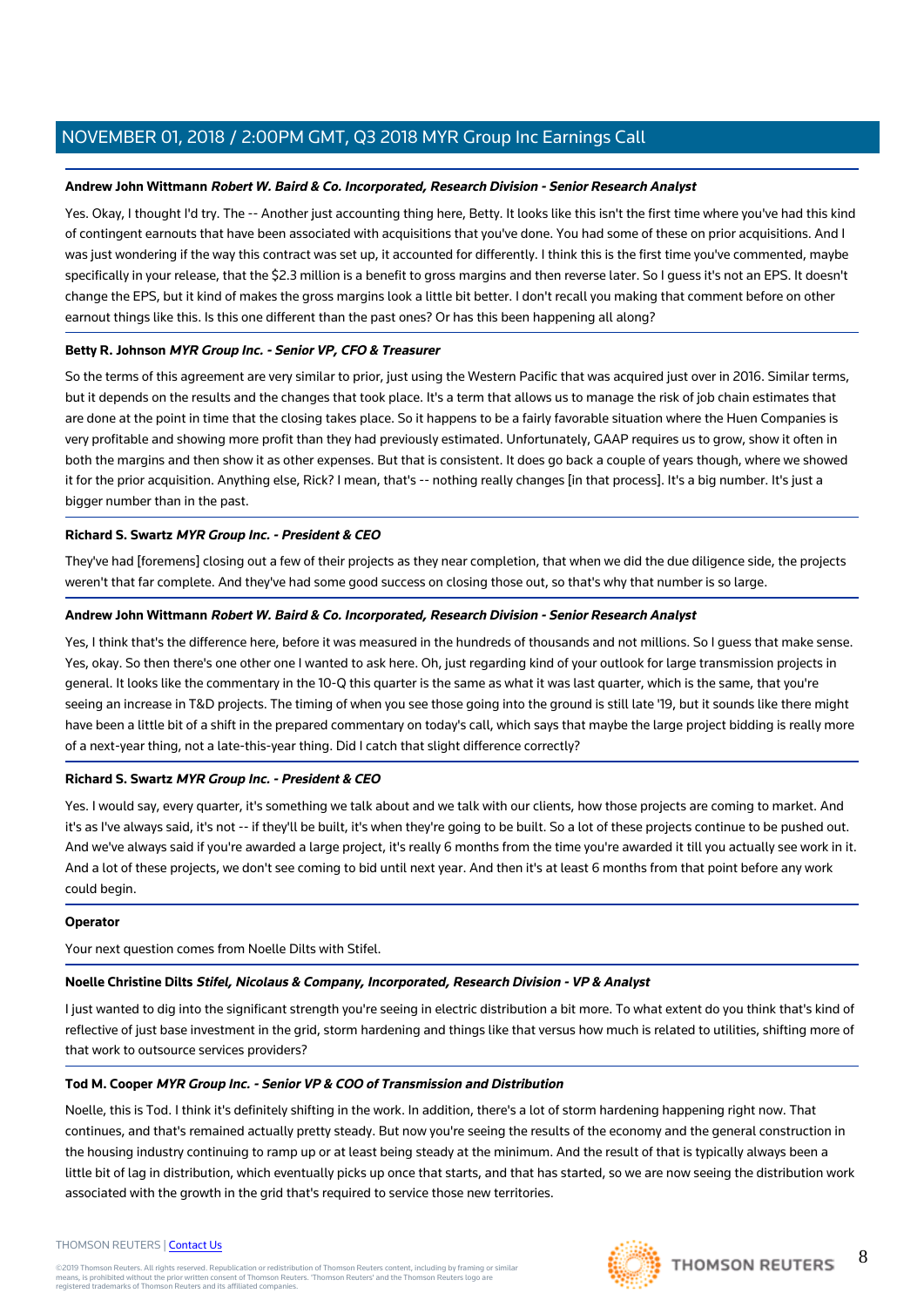### **Noelle Christine Dilts Stifel, Nicolaus & Company, Incorporated, Research Division - VP & Analyst**

Okay. And then in terms of your commentary on renewable energy and some of those projects seeing support. How are you thinking about the -- kind of the knock on the factor, what that does to transmission project demand? I mean, do you see that as driving some of the larger kind of highway projects that would move renewable energy from point A to point B? Or are you thinking about that as driving kind of more of the small to medium-sized intertie type of work? Just curious kind of how you're thinking about that.

#### **Richard S. Swartz MYR Group Inc. - President & CEO**

Truly, we think it's going to push both sides of it. I mean, you look at the small to midsize, that's going to continue to need to get -- to bring that power in. And then you look at some of the larger projects, like TWE is an example, where they're trying to bring it -- interstate across into California, and they continue to work on that and trying to finalize a power purchase agreement. So I think there's a mix of both, and I think it's a positive for both sides of the business.

#### **Noelle Christine Dilts Stifel, Nicolaus & Company, Incorporated, Research Division - VP & Analyst**

Okay, great. And then last question. Just quickly, we've heard a lot about labor constraints, particularly in the nonresidential construction markets. Any pinch points or markets that are particularly tight? And can you expand on anything you're doing to address that?

#### **Richard S. Swartz MYR Group Inc. - President & CEO**

Yes. I'll start with we address it on every bid we're doing that we look at. We address it with every client of how do we keep the resources in your area? What do we need to do? So it's conversations. We have internal and external with our clients. Jeff, you want to talk about some of the stuff you're doing? Or Tod, you want to add anything?

#### **Jeffrey J. Waneka MYR Group Inc. - Senior VP and COO of Commercial & Industrial**

It's really important during these times just to have a company that's going to attract labor. Got to have the right tools, equipment, the layout, the training. And people will leave those companies who are not treating them well. So, so far, we've been getting steady stream of folks entering the business or moving from other companies to ours.

#### **Operator**

Your next question comes from Tahira Afzal with KeyBanc.

## **Tahira Afzal KeyBanc Capital Markets Inc., Research Division - MD, Associate Director of Equity Research, and Equity Research Analyst**

I don't know if I missed it, but did you give the backlog content you've added from Huen?

#### **Richard S. Swartz MYR Group Inc. - President & CEO**

We didn't. It's not something we broke out. But Tahira, if you look at it, there was a -- without Huen, there was a slight increase on the C&I side. That would be about half of what the revenues are annually, would carry in their backlog, somewhere in that range.

## **Tahira Afzal KeyBanc Capital Markets Inc., Research Division - MD, Associate Director of Equity Research, and Equity Research Analyst**

And I guess the next question. McGraw-Hill just came out, and I know a lot of you folks on the C&I side, in particular, do follow this. But this [opt] created for next year, so they are pushing out the non-res slowdown where they're concerned. If you look at where you are at the beginning of the year, and you look at where you are now, do you feel that end market has more resilience than you thought it would?

#### **Richard S. Swartz MYR Group Inc. - President & CEO**

I think it's about the same. I don't think my view of the C&I market -- and I'll let Jeff add a little. I mean, talking to our clients, seeing what's being built in areas we're targeting and where we cover, we continue to see a lot of activity. Jeff, do you want to add?

#### **Jeffrey J. Waneka MYR Group Inc. - Senior VP and COO of Commercial & Industrial**

I agree, Rick. We've seen a real steady stream of projects that fit the type of work that we typically pursue. So we've talked a lot about the airport expansions and large infrastructure projects that don't seem to be impacted by the non-res slowdown that's been advertised.

#### THOMSON REUTERS | [Contact Us](https://my.thomsonreuters.com/ContactUsNew)

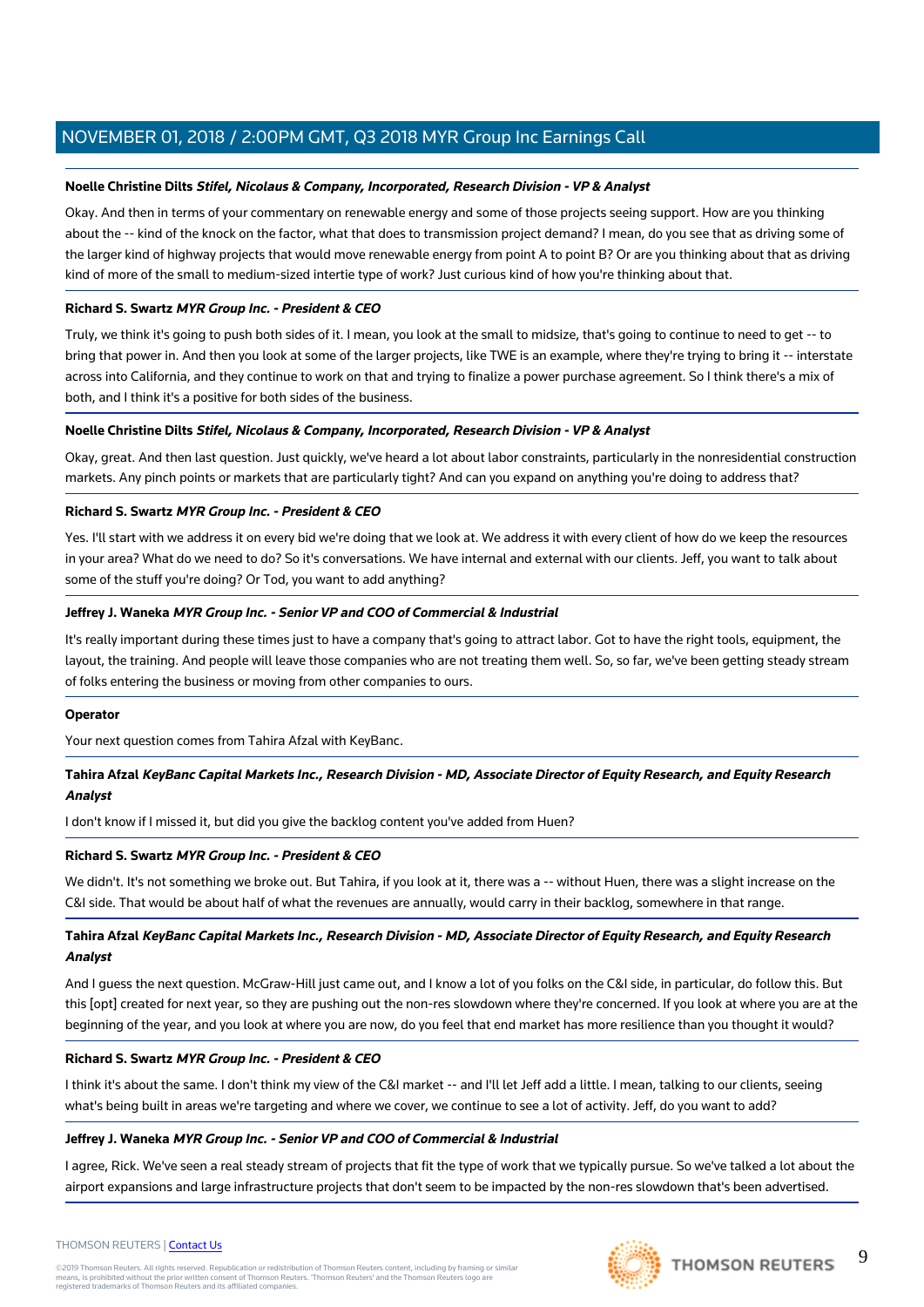# **Tahira Afzal KeyBanc Capital Markets Inc., Research Division - MD, Associate Director of Equity Research, and Equity Research Analyst**

Got it, okay. So I mean, would you say because your peers seem to be suggesting sort of a mid-single-digit organic growth rate as being conceivable into next year? And I know you guys don't give guidance. But if you look at a snapshot of where you stand today, is that something you'd be comfortable with?

#### **Richard S. Swartz MYR Group Inc. - President & CEO**

Our goal is always to continue to grow our company, but it's picking the right projects and being willing to say no to the ones that don't fit. So as Jeff said in his prepared comments, we continue to look at the resources, what's available out there. Capturing work, we can capture all the work we wanted and build the revenue side as high as we wanted it. It's the execution that we got to make sure we keep in mind and be able to perform that because a high percentage of our work is with return to clientele. So again, we'll push growth where we can. Our thing is selecting the right projects and being successful on them.

## **Tahira Afzal KeyBanc Capital Markets Inc., Research Division - MD, Associate Director of Equity Research, and Equity Research Analyst**

I guess, given where tough inflation on the EBIDTA, [if I miss it], if you were to continue to be selective, what kind of growth rate do you think you can support?

#### **Richard S. Swartz MYR Group Inc. - President & CEO**

We don't project that or give guidance on that. I think we'll continue. I think you've seen some of the acquisitions we've done. I think you've seen the growth in our C&I market. I like both markets we're in. We're focused on the electrical side, whether it's our T&D and C&I, and we're going to continue to pursue that and add where we can in areas we're at and then do acquisitions when they make sense and try to find some more good companies to purchase.

#### **Operator**

Your next question comes from Alex Rygiel with B. Riley FBR.

#### **Alexander John Rygiel B. Riley FBR, Inc., Research Division - Analyst**

Rick, does the company have any interest in expanding outside of the sort of 2 segments you're in today?

#### **Richard S. Swartz MYR Group Inc. - President & CEO**

We are -- always look at other segments. We look at that as part of our overall strategy. We evaluate that. Right now, currently, we don't have a need to go into another market. There's enough we can do in the markets we're in to grow. But we evaluate it every quarter and have those discussions with our board, and we take it as part of our strategic plan going forward. So we evaluate every option we have, but it's not something today that we're looking to grow into a new market today. But again, always evaluating and look what we want to be when -- as this market changes and develops and what other markets make sense for us to get in.

#### **Alexander John Rygiel B. Riley FBR, Inc., Research Division - Analyst**

What is the comfort range of leverage on the balance sheet that the organization has these days?

#### **Betty R. Johnson MYR Group Inc. - Senior VP, CFO & Treasurer**

I mean, our -- the 1.1 that we're at today is very comfortable. We're comfortable going all the way up into the 2x leverage. Our agreements allow up to 3, but that's not something we would do and -- unless it was unusual and shortly lived. So where we're at, we're comfortable and have the ability to still further leverage it.

#### **Operator**

(Operator Instructions) I am showing no further questions at this time. I'd now like to turn the conference back to Rick Swartz.